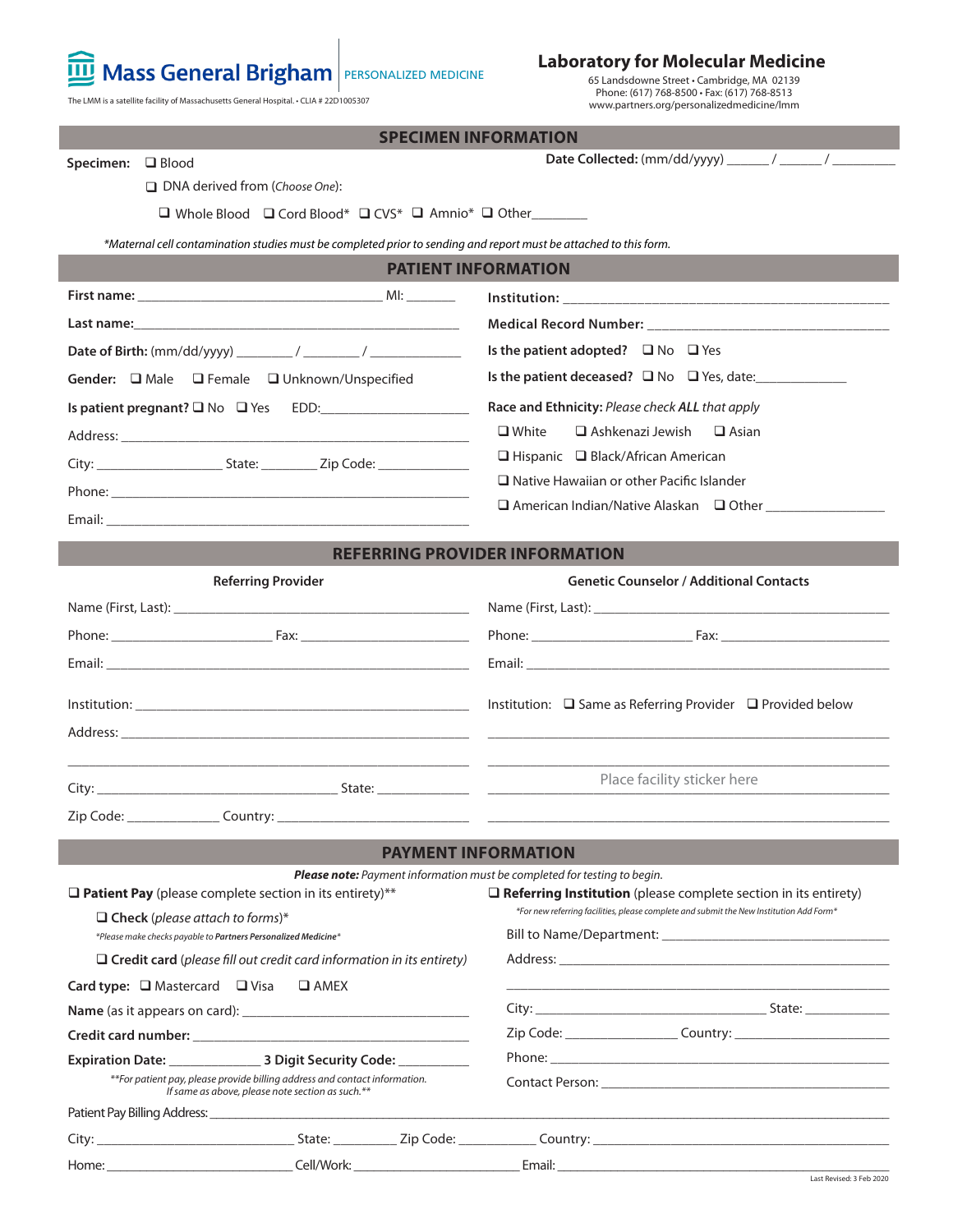# **GENOME SEQUENCING REQUISITION FORM**

| <b>TEST TO BE PERFORMED</b>                                                                                                                                                                                                                                                                                                                                          |               |          |         |                                                                                                   |  |  |
|----------------------------------------------------------------------------------------------------------------------------------------------------------------------------------------------------------------------------------------------------------------------------------------------------------------------------------------------------------------------|---------------|----------|---------|---------------------------------------------------------------------------------------------------|--|--|
| $\Box$ Genome Sequencing and Interpretation<br>Report clinically actionable secondary findings in 59 genes<br>$\Box$ Yes $\Box$ No, I wish to opt out of secondary findings                                                                                                                                                                                          |               |          |         | Check box(es) to order test(s).<br><u>■ ■ Family Member Sample for Support of Proband Testing</u> |  |  |
| $\Box$ Trio - Genome Sequencing and Interpretation<br>$\Box$ Trio Proband<br>Report clinically actionable secondary findings in 59 genes<br>$\Box$ Yes $\Box$ No, I wish to opt out of secondary findings<br>□ Trio Auxillary Member<br>Report clinically actionable secondary findings in 59 genes<br>$\Box$ Yes $\Box$ No, I wish to opt out of secondary findings |               |          |         | <b>Familial Variant Testing</b><br>$\Box$ Familial Variant(s) OR $\Box$ Research Confirmation     |  |  |
|                                                                                                                                                                                                                                                                                                                                                                      |               |          |         | <b>CLINICAL INFORMATION</b>                                                                       |  |  |
|                                                                                                                                                                                                                                                                                                                                                                      |               |          |         |                                                                                                   |  |  |
| and the control of the control of the control of the control of the control of the control of the control of the<br>$ICD-10Code(s):$<br>Suspected Mode of Inheritance: □ Dominant □ Recessive<br>$\Box$ X-Linked<br>$\Box$ De novo<br>$\Box$ Mitochondrial                                                                                                           |               |          |         |                                                                                                   |  |  |
|                                                                                                                                                                                                                                                                                                                                                                      |               |          |         | Other Medical History (For any area marked "Abnormal" please provide additional information):     |  |  |
|                                                                                                                                                                                                                                                                                                                                                                      | <b>Normal</b> | Abnormal | Unknown | Description                                                                                       |  |  |
| Abdomen                                                                                                                                                                                                                                                                                                                                                              | ❏             | ❏        | ❏       |                                                                                                   |  |  |
| Cardiovascular                                                                                                                                                                                                                                                                                                                                                       | □             | □        | ❏       |                                                                                                   |  |  |
| Chest/Thorax                                                                                                                                                                                                                                                                                                                                                         | $\Box$        | $\Box$   | $\Box$  |                                                                                                   |  |  |
| Endocrine                                                                                                                                                                                                                                                                                                                                                            | $\Box$        | □        | ◻       |                                                                                                   |  |  |
| <b>Genital System</b>                                                                                                                                                                                                                                                                                                                                                | ❏             | ❏        | ❏       |                                                                                                   |  |  |
| <b>Growth and Build</b>                                                                                                                                                                                                                                                                                                                                              | □             | $\Box$   | $\Box$  |                                                                                                   |  |  |
| <b>Head and Neck</b>                                                                                                                                                                                                                                                                                                                                                 | ❏             | $\Box$   | ❏       |                                                                                                   |  |  |
| Hematology                                                                                                                                                                                                                                                                                                                                                           | $\Box$        | $\Box$   | $\Box$  |                                                                                                   |  |  |
| Immunology                                                                                                                                                                                                                                                                                                                                                           | $\Box$        | $\Box$   | $\Box$  |                                                                                                   |  |  |
| Metabolic                                                                                                                                                                                                                                                                                                                                                            | $\Box$        | $\Box$   | $\Box$  |                                                                                                   |  |  |
| Muscle, Soft Tissue                                                                                                                                                                                                                                                                                                                                                  | $\Box$        | $\Box$   | $\Box$  |                                                                                                   |  |  |
| Neoplasia                                                                                                                                                                                                                                                                                                                                                            | $\Box$        | $\Box$   | $\Box$  |                                                                                                   |  |  |
| Neurologic                                                                                                                                                                                                                                                                                                                                                           | $\Box$        | $\Box$   | $\Box$  |                                                                                                   |  |  |
| Respiratory                                                                                                                                                                                                                                                                                                                                                          | $\Box$        | $\Box$   | $\Box$  |                                                                                                   |  |  |
| Skeletal                                                                                                                                                                                                                                                                                                                                                             | $\Box$        | $\Box$   | $\Box$  |                                                                                                   |  |  |
| Skin, Nails, Hair                                                                                                                                                                                                                                                                                                                                                    | $\Box$        | $\Box$   | $\Box$  |                                                                                                   |  |  |
| <b>Urinary System</b>                                                                                                                                                                                                                                                                                                                                                | $\Box$        | $\Box$   | $\Box$  |                                                                                                   |  |  |
| Perinatal/Prenatal History                                                                                                                                                                                                                                                                                                                                           | $\Box$        | $\Box$   | $\Box$  |                                                                                                   |  |  |
| Abnormal Laboratory<br>Results                                                                                                                                                                                                                                                                                                                                       | $\Box$        | $\Box$   | ❏       |                                                                                                   |  |  |
| Other                                                                                                                                                                                                                                                                                                                                                                | $\Box$        | $\Box$   | $\Box$  |                                                                                                   |  |  |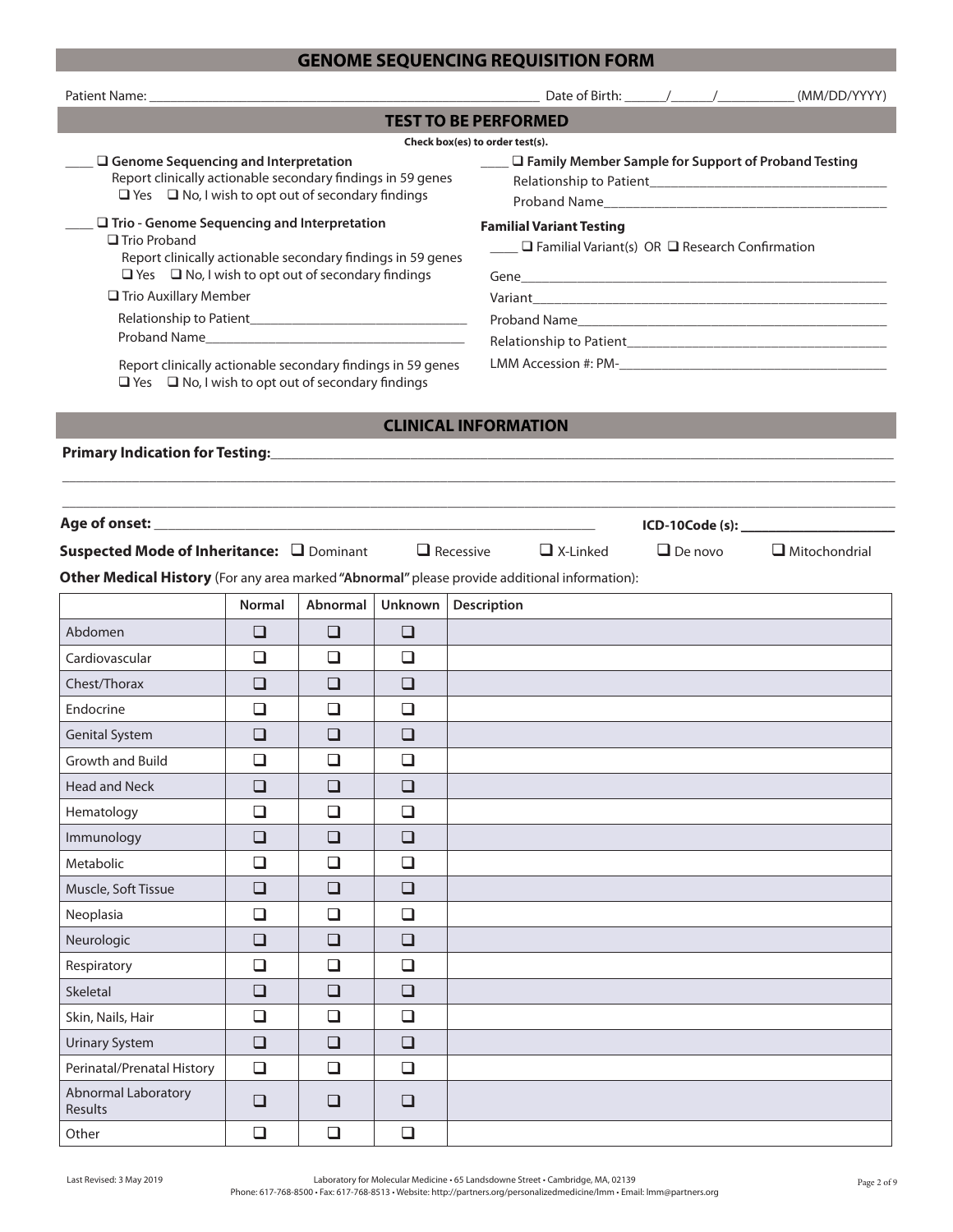### **GENOME SEQUENCING REQUISITION FORM**

Patient Name: \_\_\_\_\_\_\_\_\_\_\_\_\_\_\_\_\_\_\_\_\_\_\_\_\_\_\_\_\_\_\_\_\_\_\_\_\_\_\_\_\_\_\_\_\_\_\_\_\_\_\_\_\_\_\_\_ Date of Birth: \_\_\_\_\_\_/\_\_\_\_\_\_/\_\_\_\_\_\_\_\_\_\_\_ (MM/DD/YYYY)

#### **CLINICAL INFORMATION**

Please list any genes for which you are requesting specific analysis or note any special requests here. (Please note: The lab will also generate a list of genes and variants based on clinical features and purpose of study unless directed otherwise)**:**

#### **FAMILY HISTORY**

Family History: Please list family members available for testing, their relationship to proband and affected status, or sketch below.

| <b>RELATIVE NAME / RELATIONSHIP</b>                   | <b>SAMPLE</b>                                           |  |  |  |
|-------------------------------------------------------|---------------------------------------------------------|--|--|--|
| Mother:<br>Clinically Affected: □ Yes □ No □ Unknown  | $\Box$ Sent $\Box$ Available to Send $\Box$ Unavailable |  |  |  |
| Father:<br>Clinically Affected: □ Yes □ No □ Unknown  | $\Box$ Sent $\Box$ Available to Send $\Box$ Unavailable |  |  |  |
| Sibling:<br>Clinically Affected: □ Yes □ No □ Unknown | $\Box$ Sent $\Box$ Available to Send $\Box$ Unavailable |  |  |  |
| Sibling:<br>Clinically Affected: □ Yes □ No □ Unknown | $\Box$ Sent $\Box$ Available to Send $\Box$ Unavailable |  |  |  |
| Clinically Affected: □ Yes □ No □ Unknown             | $\Box$ Sent $\Box$ Available to Send $\Box$ Unavailable |  |  |  |
| Clinically Affected: □ Yes □ No □ Unknown             | $\Box$ Sent $\Box$ Available to Send $\Box$ Unavailable |  |  |  |

#### **ADDITIONAL FAMILY HISTORY**

 $\Box$  $\Box$ 

**Notes**:\_\_\_\_\_\_\_\_\_\_\_\_\_\_\_\_\_\_\_\_\_\_\_\_\_\_\_\_\_\_\_\_\_\_\_\_\_\_\_\_\_\_\_\_\_\_\_\_\_\_\_\_\_\_\_\_\_\_\_\_\_\_\_\_\_\_\_\_\_\_\_\_\_\_\_\_\_\_\_\_\_\_\_\_\_\_\_\_\_\_\_\_\_\_\_\_\_\_\_\_\_\_\_\_\_\_\_\_



 $\bullet$   $\blacksquare$   $\spadesuit$  = Affected Individual  $\heartsuit$  = Carrier  $O$  = Female  $\Box$  = Male  $\Diamond$  = Gender Unspecified (Sketch above or attach pedigree, if appropriate)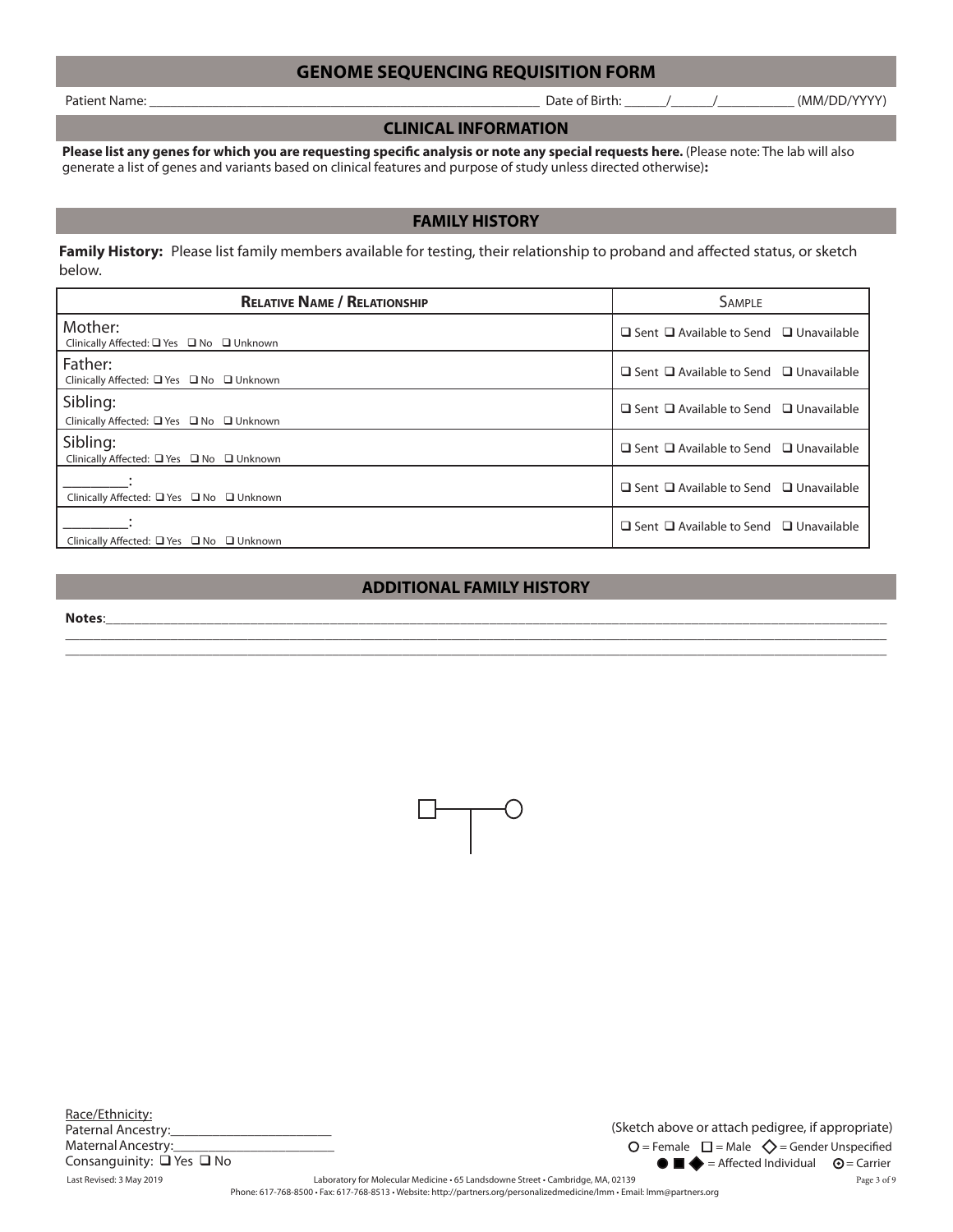

## **CONSENT FOR CLINICAL TESTING USING EXOME OR GENOME (GENOMIC) SEQUENCING**

Patient Name: \_\_\_\_\_\_\_\_\_\_\_\_\_\_\_\_\_\_\_\_\_\_\_\_\_\_\_\_\_\_\_\_\_\_\_\_\_\_\_\_\_\_\_\_\_\_\_\_\_\_\_\_\_\_\_\_ Date of Birth: \_\_\_\_\_\_/\_\_\_\_\_\_/\_\_\_\_\_\_\_\_\_\_\_ (MM/DD/YYYY)

**SPECIMEN & SHIPPING REQUIREMENTS**

The preferred blood specimen is a 7mL blood sample (3-5mL for infants) collected in a lavender top (K2EDTA or K3EDTA) blood tube. All samples must be labeled with two unique patient identifiers, preferably the patient's full name and date of birth. Please contact the laboratory for more details and blood tube kits.

These samples must be accompanied by a requisition form, and the ordering provider and patient must sign the declaration below.

Specimens (with form) should be shipped overnight at room temperature to:

Laboratory for Molecular Medicine

65 Landsdowne Street

Cambridge, MA 02139

For more detailed information about shipping requirements and procedures, please contact the lab at 617- 768-8500.

### **CONSENT FOR CLINICAL TESTING USING EXOME OR GENOME (GENOMIC) SEQUENCING**

Please read this form carefully. You are being offered a blood test that looks at your genetic material. We hope this blood test will help us understand your medical condition better. This consent form will try to explain the risks and benefits of doing the test, the possible costs, and where the results are stored.

The consent form will also describe what is known and not known about genomic sequencing. Genomic testing is a new field and is changing quickly. A member of the health care team will help you understand this consent form, genomic testing, and what you can learn from the testing.

You should keep your health care team updated with your current contact information. This will make it possible for us to contact you if we learn important information from this testing now or in the future.

#### **1. What is the purpose of the genomic sequencing test?**

The purpose of this test is to find genetic changes that might be associated with your/your child's health and/or the following condition(s): \_\_\_\_\_\_\_\_\_\_\_\_\_\_\_\_\_\_\_\_\_\_\_\_\_\_\_\_\_\_\_\_\_\_\_\_\_\_\_\_\_\_\_\_\_\_\_\_\_\_\_\_\_\_\_\_\_\_\_

#### **2. What will be required of me/my child to get the test?**

You/your child will be asked to provide a sample for testing such as a blood sample or other tissue. You/your child will be asked to provide medical and family history information to help interpret the results of testing. After testing is completed, further medical or family history information, or further medical tests may be suggested to help interpret the results of testing.

#### **3. What does the genomic sequencing test look for?**

This test looks for genetic changes that are associated with specific diseases. This test may find changes in one or more genes that cause or contribute to your/your child's condition. The test may also find changes that make it more likely that you/your child will develop certain diseases.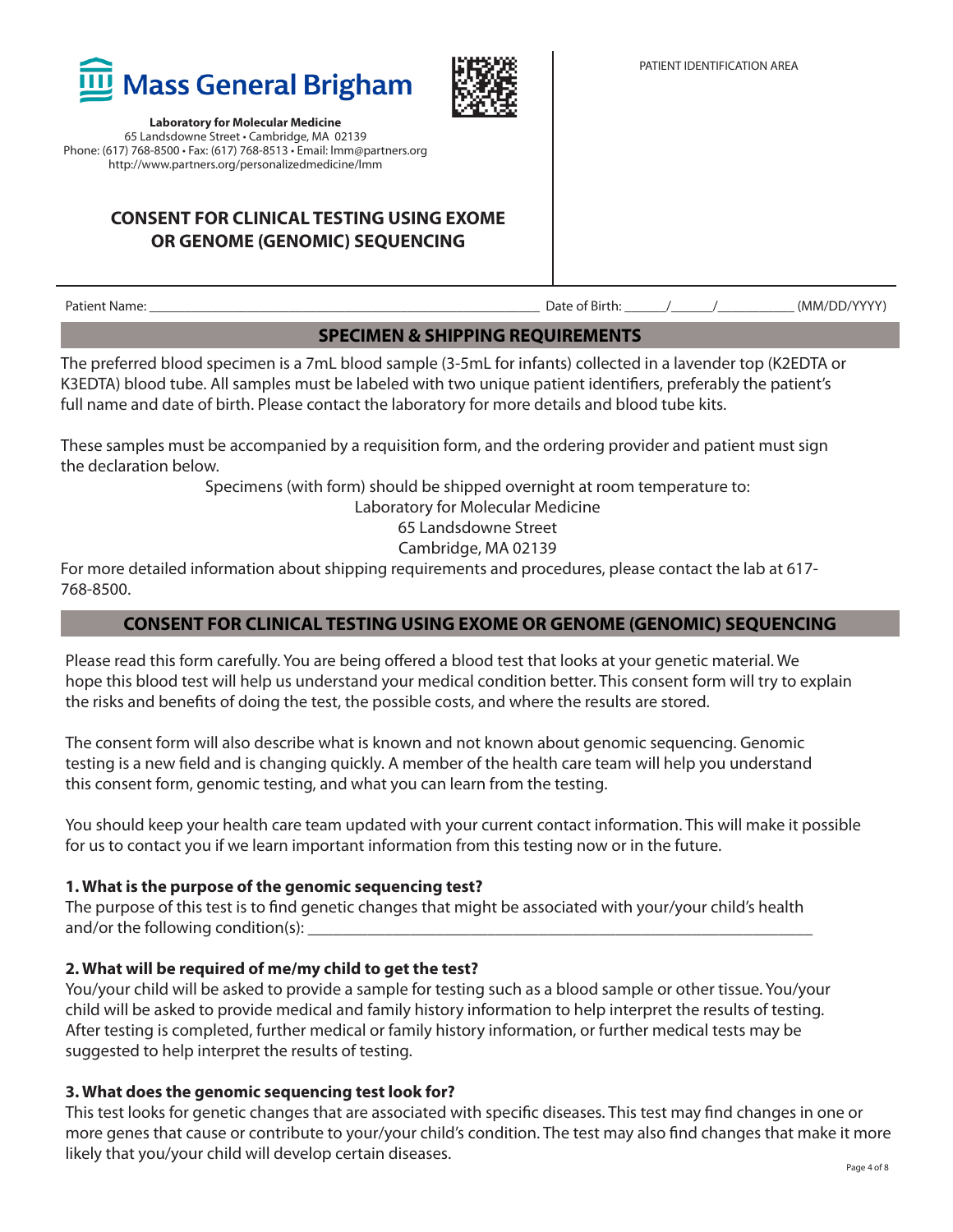



## **CONSENT FOR CLINICAL TESTING USING EXOME OR GENOME (GENOMIC) SEQUENCING**

| (MM/DD/YYYY)<br>Patient Name:<br>Date of Birth: |
|-------------------------------------------------|
|-------------------------------------------------|

It is possible that this test will not find any specific changes that explain your/your child's condition. This result would not mean that you/your child do not have or will not develop a genetic disease.

#### **4. What are the limits of the genomic sequencing test?**

This test will find a large number of genetic changes. However, some genetic changes are not currently detectable with the testing methods used. For those detected, we will not know what many of these changes mean. It may be many years before we understand what all of the changes mean and are able to find a change that causes or contributes to your/your child's condition. Our testing process includes highly skilled technicians and advanced technology. As in any laboratory, there is a small possibility that the test will fail.

### **5. How will I learn the results of the genomic sequencing test?**

You will learn the results of this test from: \_\_\_\_\_\_\_\_\_\_\_\_\_\_\_\_\_\_\_\_\_\_\_\_\_\_\_\_\_\_\_\_\_\_\_. This healthcare provider will receive a laboratory report that discusses any results that may be relevant to the reason you/your child had testing. Your/your child's healthcare provider will share this information with you, and a genetic counselor may assist in explaining the results.

#### **6. How long will it take to get my results?**

The Laboratory for Molecular Medicine (LMM), who will be performing this test, will make every effort to get the results to your healthcare provider as quickly as possible after receiving your sample. Please see our Genomic Sequencing FAQs (http://personalizedmedicine.partners.org/Laboratory-For-Molecular-Medicine/FAQ/Exome-Genome-Sequencing.aspx) for more detailed information. Listed turn-around times represent the typical turn-around time for a test, but are not guaranteed.

#### **7. Will I get all of my results at once?**

Because the understanding of genetic changes will improve over time, it is likely that more will be understood about your results after you get your initial report. If new information is discovered that is thought to be important to your health and/or the health of your relatives, your/your child's healthcare provider may be re-contacted.

In some cases, the laboratory will only look for new information in your/your child's genetic results if you or your healthcare provider requests it. If you would like an updated report, please contact the lab. There may be a charge for a new interpretation of your results.

After the initial report is generated, you or your ordering healthcare provider may request an electronic copy of your full genomic sequence data files from the LMM by calling (617) 768-8500. There may be a charge for the laboratory to provide your data to you. The laboratory may not be able to store your data indefinitely but will store your results for at least 18 months.

#### **8. How could the genomic sequencing test affect my family members?**

This test could reveal information about the health of your relatives, such as their chances of developing certain diseases. Such information could be unexpected, or it could explain a medical condition in your family.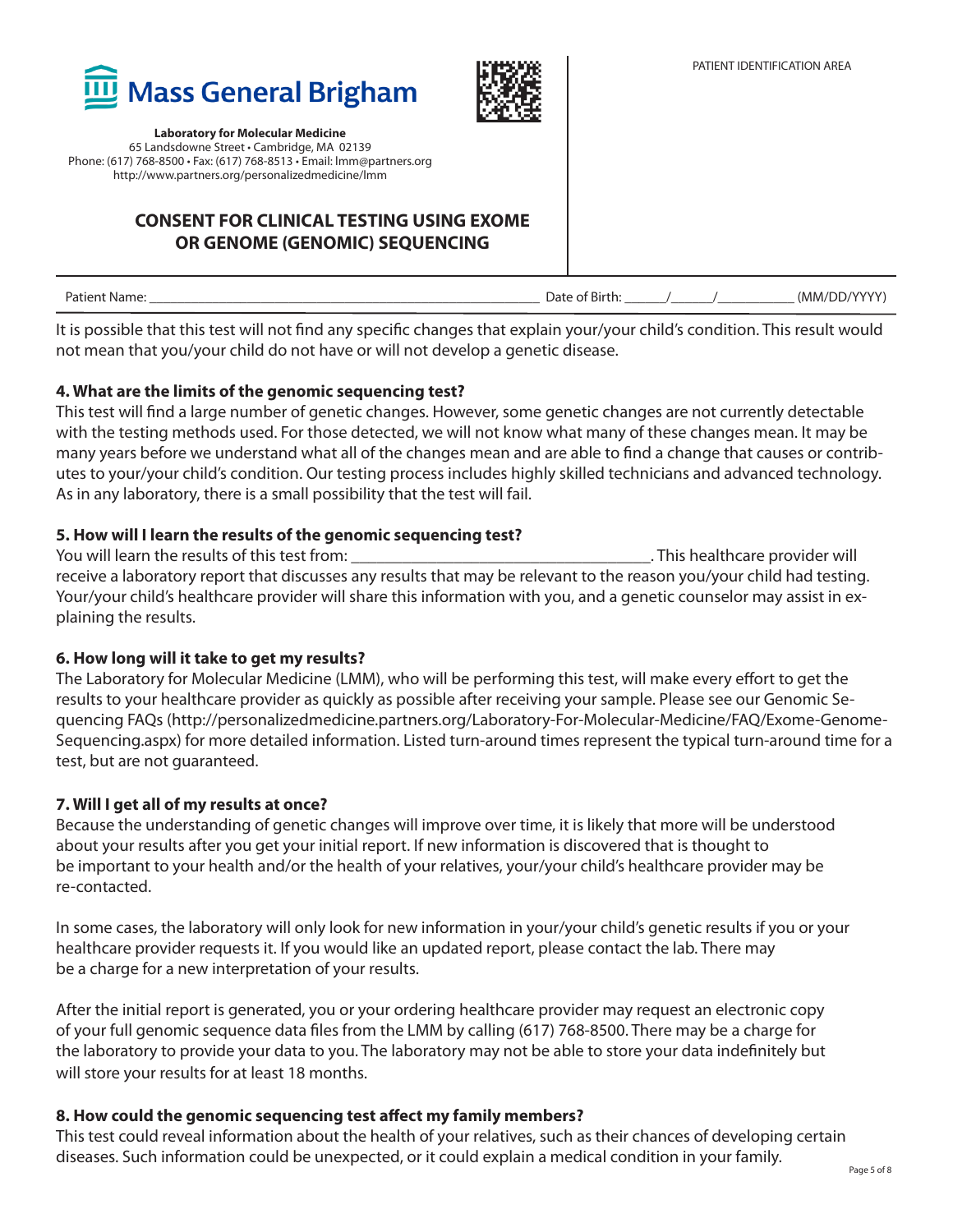

## **CONSENT FOR CLINICAL TESTING USING EXOME OR GENOME (GENOMIC) SEQUENCING**

| Patienu.<br>Nam<br>. | $\sim$<br>Jate<br>Birth:<br>. . |  | $\Lambda$ $\Lambda$ $\Lambda$ $\Lambda$<br>√MM∖<br>וחר |
|----------------------|---------------------------------|--|--------------------------------------------------------|
|                      |                                 |  |                                                        |

If the test finds a genetic change that may be important to your family's health, your/your child's healthcare provider will ask you to tell your family members about it.

This test will find many changes that we cannot interpret. In this case, testing your parents or other family members to see if they have the same change may help understand certain results. Your/your child's healthcare provider may ask you if your family members would be willing to have genetic testing. Certain followup testing may be performed free of charge.

### **9. What other information can the genomic sequencing test tell me?**

The test may find genetic changes that tell us that you/your child are at risk for diseases other than your/ your child's condition, such as cancer risk. These changes are often called "incidental" or secondary findings. If incidental findings are thought to be medically important for you/your child, they may be reported to your/your child's healthcare provider. Your/your child's healthcare provider will talk to you about how these findings may change your/your child's risk for disease and/or medical care.

For more information on incidental findings, please go to our Genomic Sequencing Frequently Asked Questions section of our website: http://personalizedmedicine.partners.org/Laboratory-For-Molecular-Medicine/ FAQ/Exome-Genome-Sequencing.aspx

### **10. Will my genetic information become part of my medical record?**

Your/your child's genomic sequencing report will list medically important genetic changes that were found by the genomic sequencing test. This report containing your/your child's test results as well as any updates to those results will become part of your/your child's permanent electronic medical record and be made available to any healthcare provider treating you now or in the future. Your protected health information will be used in accordance with the terms of the Partners Healthcare Privacy notice. As we understand more about genetic changes, your/your child's report and medical record may be updated.

The laboratory will not initially deposit your complete genetic sequence into your/your child's medical record. However, it is possible that this policy will change in the future in which case your/your child's complete genetic sequence may be incorporated into your/your child's permanent medical records.

#### **11. How will my blood sample and genetic information be used?**

After running your test, the laboratory may use your/your child's remaining sample to do quality control checks and/or to develop new and better laboratory tests. Your/your child's name and other identifying information will be removed from the sample before it is used in these ways. In addition, your de-identified sample may be used in accordance with the research policies stated in the following section. There will be no additional charge to you for using your/your child's sample in these ways.

#### **12. What are the risks of the genomic sequencing test?**

You may learn medical information about yourself/your child that you did not expect. Learning that you/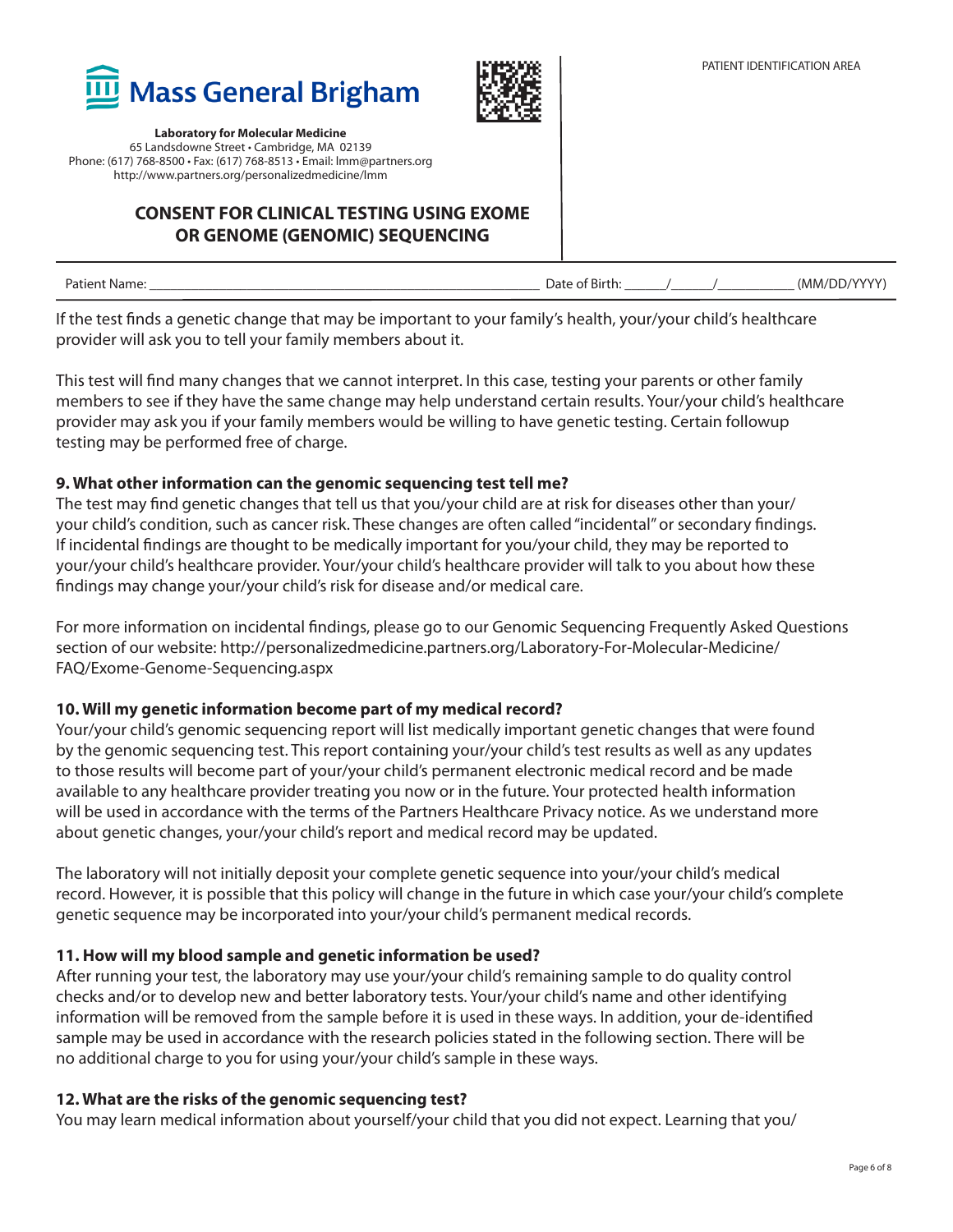

## **CONSENT FOR CLINICAL TESTING USING EXOME OR GENOME (GENOMIC) SEQUENCING**

| . .<br>ame <sup>.</sup><br>Pault<br>⊶וי | . J di<br>.<br>. | $\cdots$<br>$\overline{\mathbf{1}}$<br>'NANAZ |
|-----------------------------------------|------------------|-----------------------------------------------|
|                                         |                  |                                               |

your child are at risk for a disease other than your/your child's condition, and which may or may not be preventable or treatable, could lead to emotional or psychological distress.

You may discover things about yourself/your child that trouble you and that you may not have the ability to control or change. For example, unexpected parental relationships or other information about your ancestry could be uncovered.

Your relatives may be upset to learn that they may be at risk for a disease.

The test will give us a lot of information, but we won't know what all of it means right away. It is possible that this test will not find the cause of your/your child's condition, or the test may not tell us your/your child's chance of developing specific diseases. This could be frustrating or upsetting.

Although there are laws to prevent employment and health insurance discrimination based upon genetic findings, there are currently no laws to prevent the use of genetic information on the ability to obtain life, disability or long-term care insurance.

### **13. Will anyone else have access to my genomic sequence, shared medical history or interpreted results?**

The ordering physician can obtain access to your genomic sequence data files for the purpose of your clinical care.

Test results and submitted clinical information may be shared with other clinical laboratories for the purpose of improving our understanding of the relationship between genetic changes and clinical symptoms. Sharing data in this manner may enable us to provide better interpretations of your genetic findings as well as assist other patients with similar results. We will protect your privacy/confidentiality by replacing your name and other direct identifiers, such as date of birth or medical record number, with a code. The key to the code numbers will be stored securely in the testing laboratory. We will share only de-identified information with outside clinical labs.

#### **14. Who besides my physician can I talk to if I have more questions about the genomic sequencing test?**

You may request the name and phone number of a genetic counselor who can answer your questions about the genomic sequencing test and help you understand your/your child's test results.

#### **15. Will I have to pay for the genomic sequencing test?**

Your health insurance may or may not cover the cost of this test. You will need to pay any portion of this test that is not covered by your health insurance. You may also have medical visits to follow up on the results of this test. Insurance coverage for such tests will be subject to current medical practice and your insurance policy coverage. If you seek insurance coverage for this test, you may be required to release your/your child's results to your health insurance company for payment purposes.